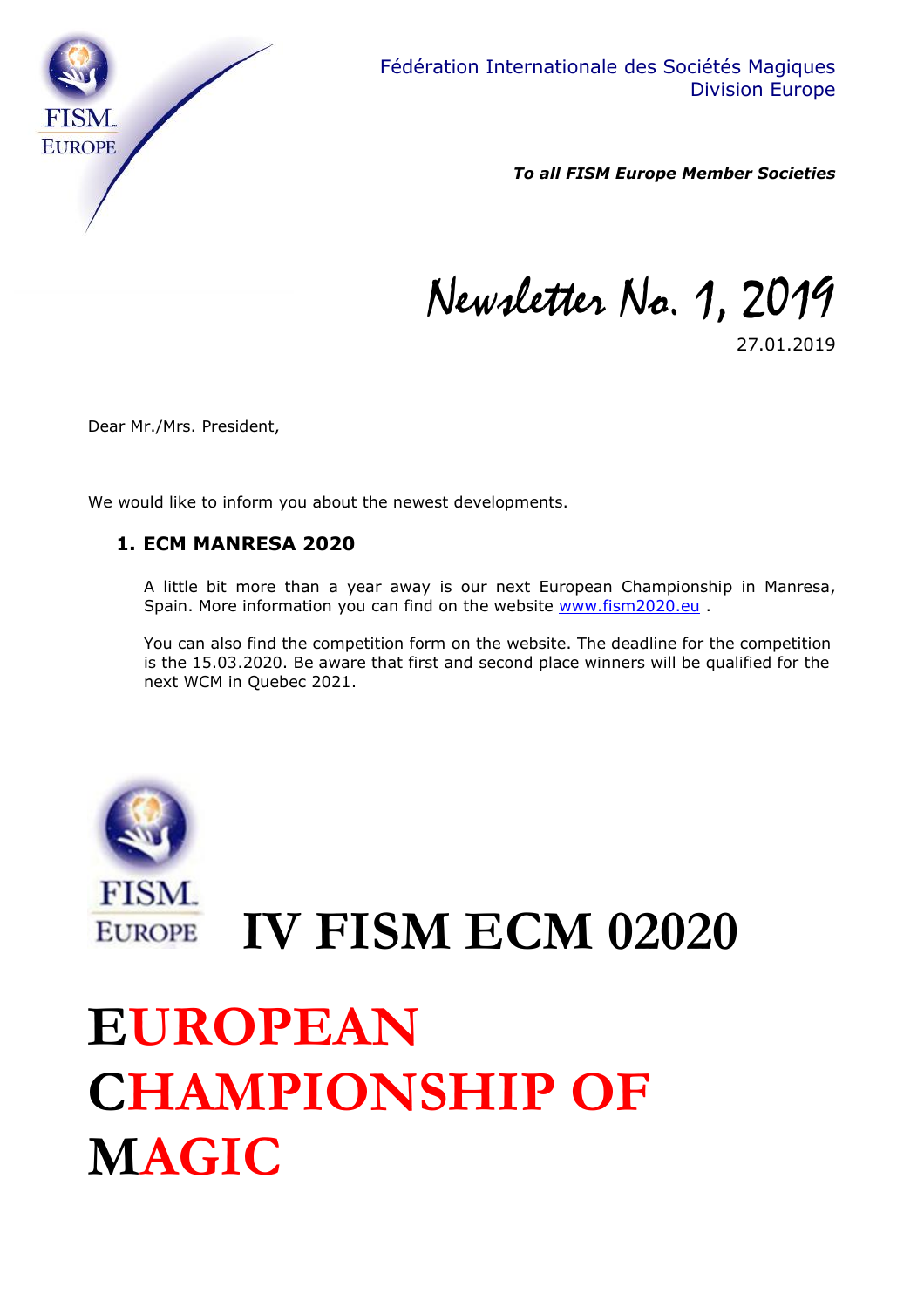

## **Save the dates from 1st to 5th of july**

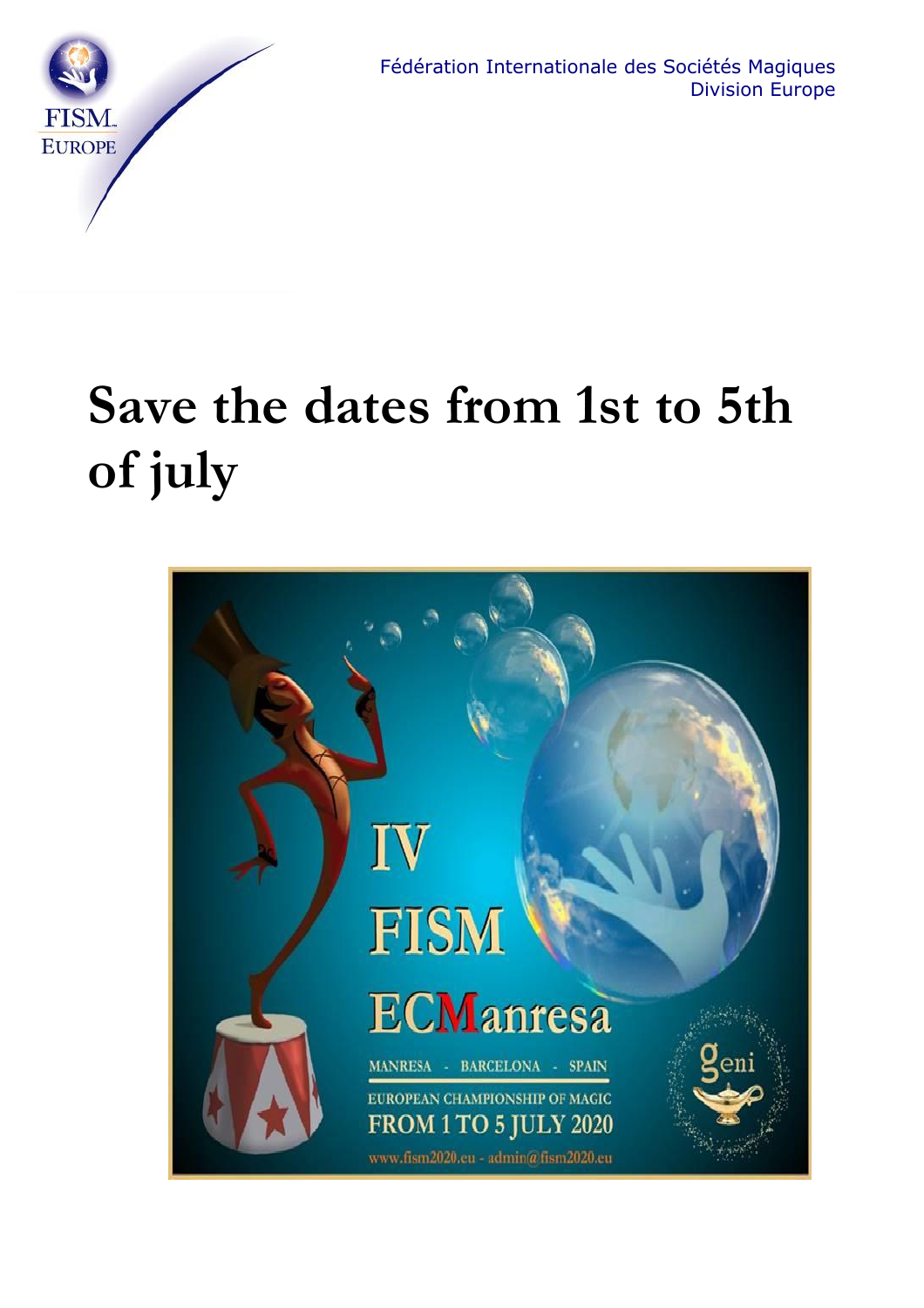

# **Do not let them to tell you...**



**[now!!!](https://www.fism2020.eu/inscriptions/)**



## **349 € with FISM Card**

**Prices until 31/06/2019 or first 400 registrations**